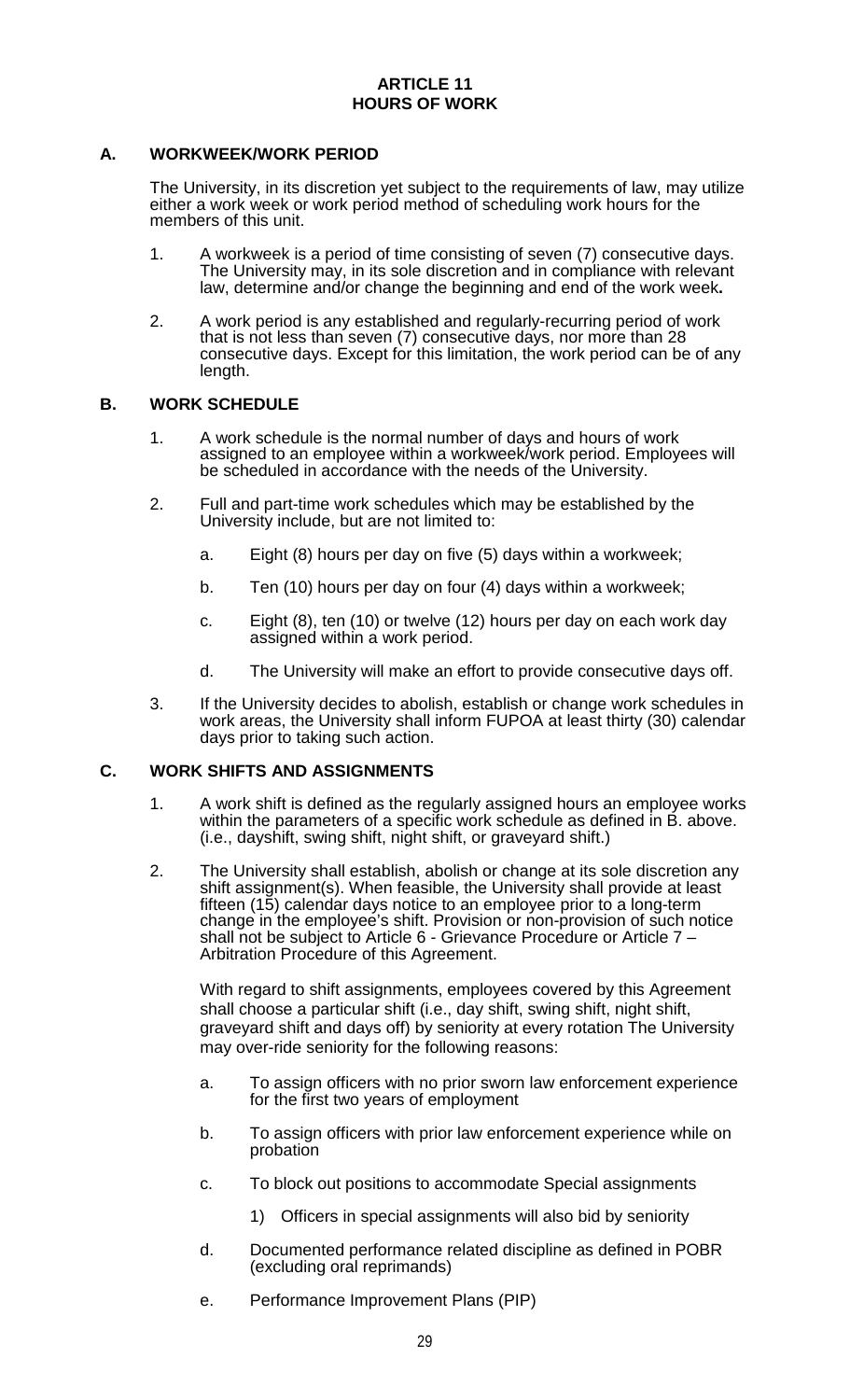- f. To provide for mandatory shift rotations,
- g. As otherwise required by law.

# **D. POSTING/NOTICE OF SCHEDULES**

The University shall, if practicable, post work schedules at least two (2) weeks in advance. Insofar as practicable, the University shall update posted work schedules as changes occur. "Posted work schedules" as used in this Article shall mean a printed, typewritten or handwritten schedule which is posted.

### **E. CHANGE TIME**

The University does not provide change time.

### **F. OVERTIME DEFINITION**

- 1. **General -** Except as provided below in the sections regarding the payment of premium overtime, overtime is time worked that exceeds the hours of a full-time employee's regular daily schedule on pay status, or exceeds 40 hours on pay status in a workweek, 80 hours in a work period or 160 hours in a 28 consecutive day period. Pay status includes time worked and paid leave, such as sick leave, vacation leave, holidays, military leave, compensatory time off, and administrative leave with pay.
- 2. **Premium Overtime** Premium overtime is time worked, as defined in F.3. below, which exceeds 40 hours in a workweek, 80 hours in a 14-day work period or 160 hours in a 28 consecutive day period. Overtime hours do not count towards the accumulation of sick leave, vacation, holiday, or retirement system credit.
- 3. **For all locations** For the purposes of computing premium overtime, hours worked shall include paid vacation, paid holiday time, and compensatory time off.

### **G. ASSIGNMENT OF OVERTIME**

The University shall decide when overtime is needed and which employees will be assigned overtime. Overtime must be approved in advance by the University. The University shall notify the employee that overtime must be worked as soon as practicable after the need for overtime is determined. Employees shall work overtime when such work is assigned.

### **H. OVERTIME COMPENSATION**

- 1. At the option of the University and on a campus-by-campus basis pursuant to current practice, overtime shall be compensated at the appropriate rate either by pay or by compensatory time off in accordance with section J. below.
- 2. Employees shall be compensated at one and one-half  $(1\frac{1}{2})$  times the straight time rate only for those hours of actual work in a workweek/work period which exceed the following:
	- a. Forty (40) hours in a seven (7) consecutive day week; or
	- b. Eighty (80) hours in a fourteen (14) consecutive day work period, or
	- c. 160 hours in a 28 consecutive day period.

### I. **COMPENSATORY TIME OFF (CTO) IN LIEU OF OVERTIME PAY**

- 1. The University will offer to compensate premium overtime with compensatory time off for any employee or group of employees. Such overtime will be compensated at the rate of one and one-half (1 ½) hours of compensatory time off for each hour of overtime earned at the time and one-half rate of pay.
- 2. Each campus will offer a minimum Fiscal Year (July 1-June 30) accrual of 60 hours of compensatory time off. On a campus by campus basis, and at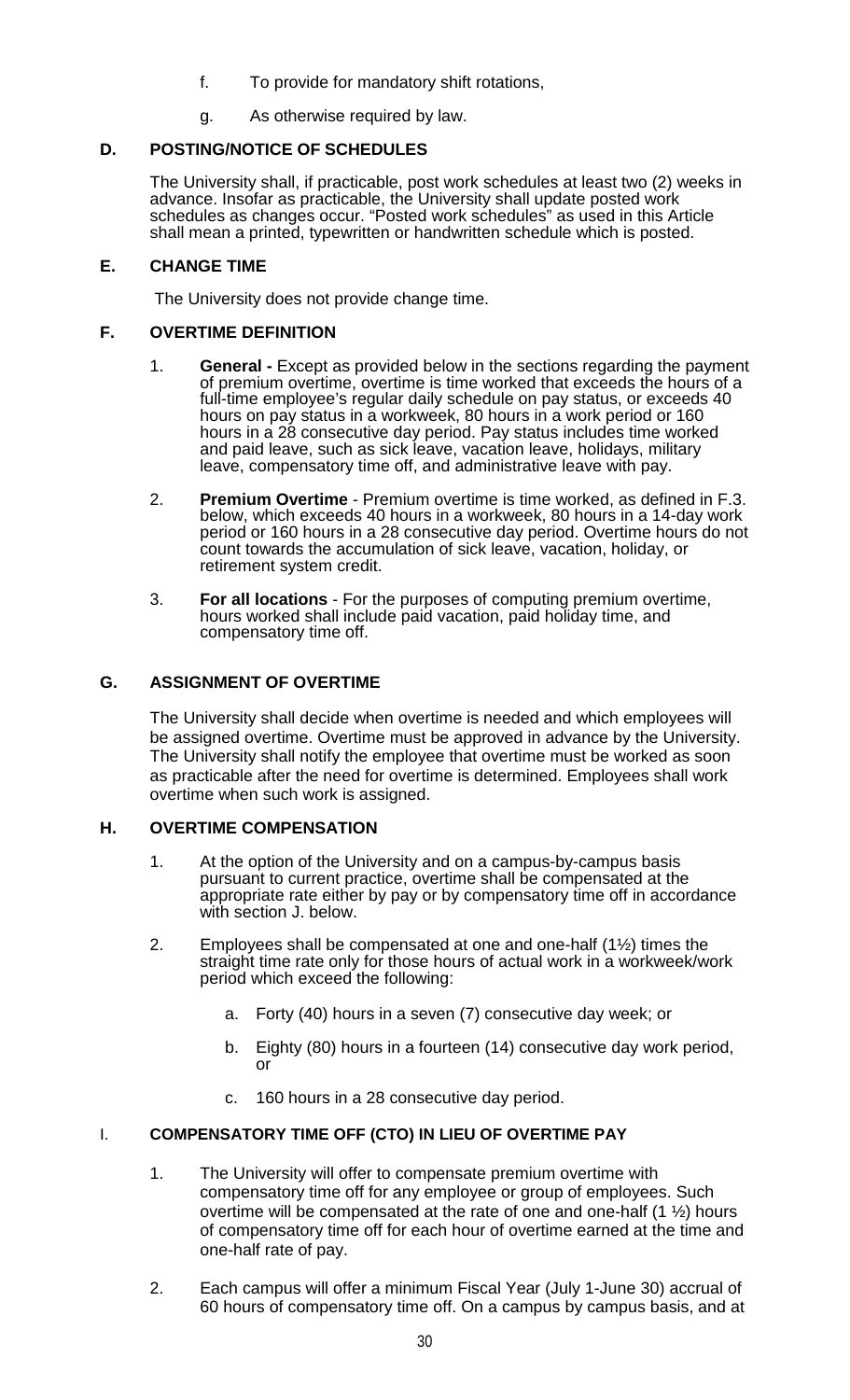the sole discretion of the Chief of Police, departments may increase their fiscal year accrual. Once the maximum Fiscal Year accrual is reached, compensatory time will no longer accumulate, and overtime will be paid in accordance with Section H of this Article.

- 3. At the discretion of each campus, locations may, with 30 days' notice, pay out accumulated compensatory time, except for time that has been previously approved, but no more than twice per fiscal year. Employees that have approved compensatory time off requests shall not have their compensatory time paid out.
- 4. Upon separation from employment, employees shall be paid for all accumulated compensatory time. Accumulated compensatory time earned at the time and one half rate shall be paid at the employee's current straight time rate of pay. Compensatory time off is scheduled by the University. The University may require the employees to take compensatory time off. Employees may also request use of compensatory time subject to prior approval in accordance with departmental policy. Unless otherwise approved by the Chief, requests for compensatory time off will not be approved where the time off would result in overtime or backfilling. Requests shall be granted subject to the operational needs of the University and shall not be unreasonably denied.
- 5. CTO arrangements shall remain in full force and effect following expiration of the contract until a new successor contract is ratified or some other arrangement is agreed upon. At any time during the term of this agreement, individual locations may, upon reasonable notice, make changes to their minimum fiscal year accrual, subject to the minimums set forth in this agreement.

# **J. CALL-BACK**

When circumstances require an employee to be called back to work after completing a shift and leaving the premises for at least one hour, the employee who returns to work shall be paid for the time actually worked or a minimum of three (3) hours, whichever is greater. If callback occurs prior to the commencement of an employee's shift, that employee shall only be paid for hours actually worked. Only callback time which is actually worked is considered time worked for the purpose of calculating hours of overtime.

### **ON-CALL**

Employees assigned to on-call are subject to the following requirements:

- 1. Be ready to respond to calls for service;
- 2. Be reachable by telephone, pager or police radio;
- 3. Begin response as soon as possible, but no longer than thirty (30) minutes after receiving call;
- 4. Employees shall not consume an amount of alcoholic beverage or take any medications, or combination thereof, that would tend to adversely affect their mental or physical abilities;
- 5. Refrain from any activities which impair the ability of the employee to respond and perform the assigned duties;
- 6. Be able to return to campus or location of an emergency within ninety (90) minutes, unless otherwise approved.

### **Compensation and application of on-call pay:**

The chief of police has the sole right to determine which specialty assignments (by title) shall receive on-call compensation. On-call compensation shall be an additional 2% of the employee's base wage for each on-call assignment. An employee assigned to oncall status shall be compensated for both the on-call pay(s) and Specialty assignment(s). (i.e. 'stackable')